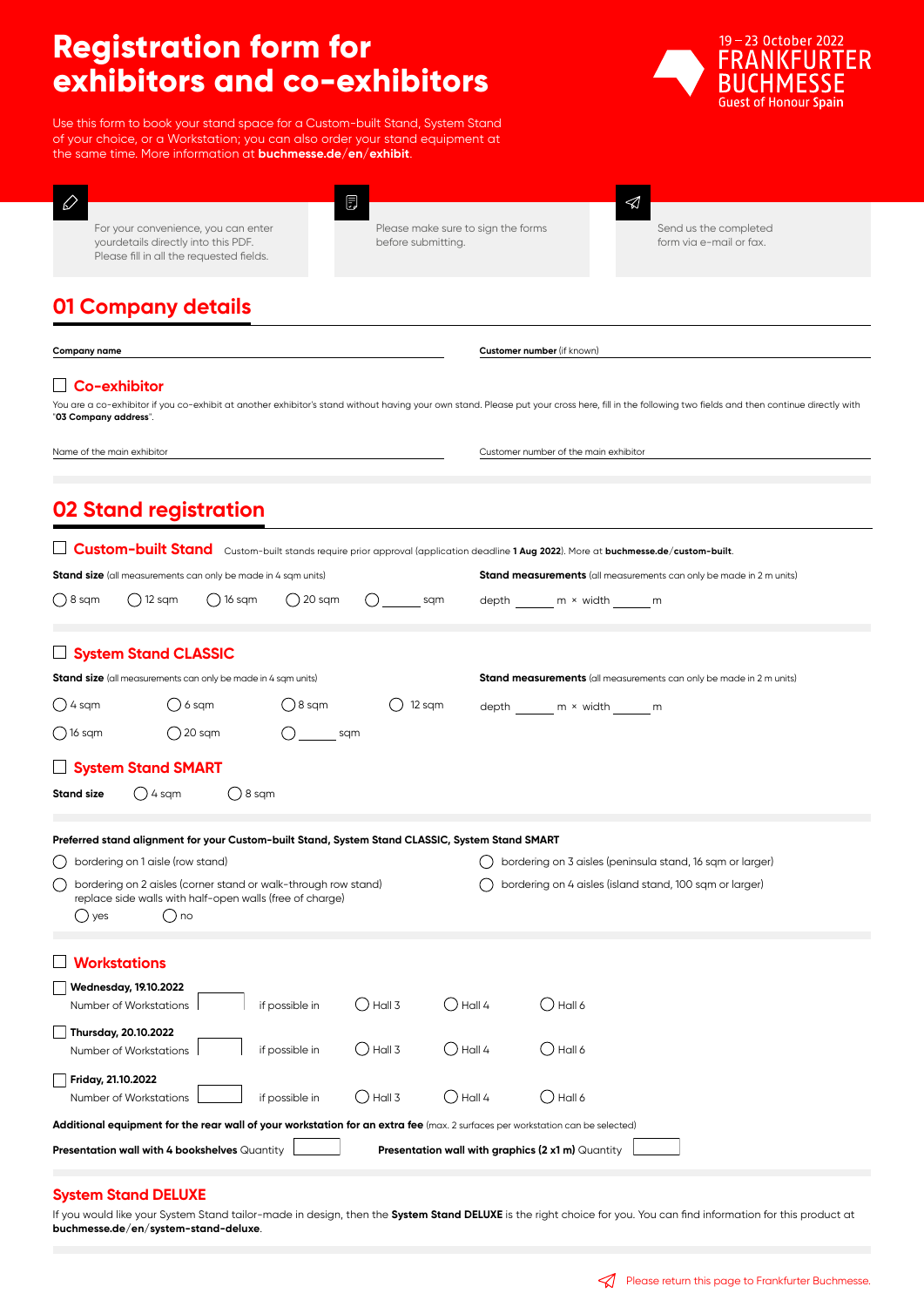

### **Furniture & Extras**

Our System Stands differ significantly from each other. Please select the desired stand equipment from the product overview for the respective stand version you are booking.

#### **System Stand CLASSIC**

| <b>Furniture &amp; Light</b>                                            |                                                |                      |  |  |  |
|-------------------------------------------------------------------------|------------------------------------------------|----------------------|--|--|--|
| Quantity                                                                | Quantity                                       | Quantity             |  |  |  |
| <b>XXL</b><br>lxs<br><b>XL</b><br>s<br>м                                | Cabinet unit 1 m                               | <b>Shelf XL</b>      |  |  |  |
|                                                                         | PC lectern/cabinet*                            | <b>Sloping shelf</b> |  |  |  |
| <b>Stand furnishing &amp; Extras</b>                                    | Counter 1,5 m*                                 | Small sloping shelf  |  |  |  |
| Positioning as seen from the aisle.<br>Quantity                         | Counter 1,5 m, with built-in cupboard*         | Wardrobe bar         |  |  |  |
| Cubicle 1 × 1 m, with door and cabinet unit                             | Counter 0,75 m*                                | <b>Gallery</b> bar   |  |  |  |
| rear left<br>rear right                                                 | Counter 0,75 m, with built-in cupboard*        | Decorative grid      |  |  |  |
|                                                                         | Quantity                                       |                      |  |  |  |
| Cubicle 2 × 2 m (only bookable for 12 sqm stands or larger)             | Half-open wall with shelves 2 m                |                      |  |  |  |
| without door   with door                                                | $\Box$ front left $\Box$ front right           |                      |  |  |  |
| rear left<br>rear right                                                 | (measurements only possible in 2 m units)      |                      |  |  |  |
| front left<br>$\Box$ front right                                        |                                                |                      |  |  |  |
|                                                                         | Carpet, rep weave:                             |                      |  |  |  |
| (measurements only possible in 2 m units)                               | black I light grey<br>    night blue<br>tomato |                      |  |  |  |
| <b>Fabric wall covering</b> (Cabinet walls and doors are also covered): | <b>Bench cabinet cushion:</b>                  |                      |  |  |  |
| $\vert$ black<br>I blue I red<br>l larev                                | Quantity                                       |                      |  |  |  |
|                                                                         | blue<br>black<br>red<br> grey                  |                      |  |  |  |

#### **System Stand SMART**

| <b>Stand furnishing &amp; Extras</b><br>Positioning as seen from the aisle                               |                                                                                                                                                 |  |  |  |
|----------------------------------------------------------------------------------------------------------|-------------------------------------------------------------------------------------------------------------------------------------------------|--|--|--|
| Quantity<br><b>PC</b> lectern/cabinet*<br><b>Shelf XL</b><br><b>Sloping shelf</b><br>Small sloping shelf | Quantity<br>2 m half-open wall with hanging shelves<br>front left front right<br>(measurements only possible in 2 m units)<br>Carpet rep weave: |  |  |  |
| Wardrobe bar<br>Gallery bar<br>Decorative grid                                                           | black light grey linight blue<br>  Ttomato<br><b>Fabric wall covering:</b><br>black<br>l Ired<br>$\Box$ grey<br>  blue                          |  |  |  |
| Contact person at the fair                                                                               |                                                                                                                                                 |  |  |  |

**Important:** For those elements marked with \* enter the position on the following stand sketch.

Name Mobile phone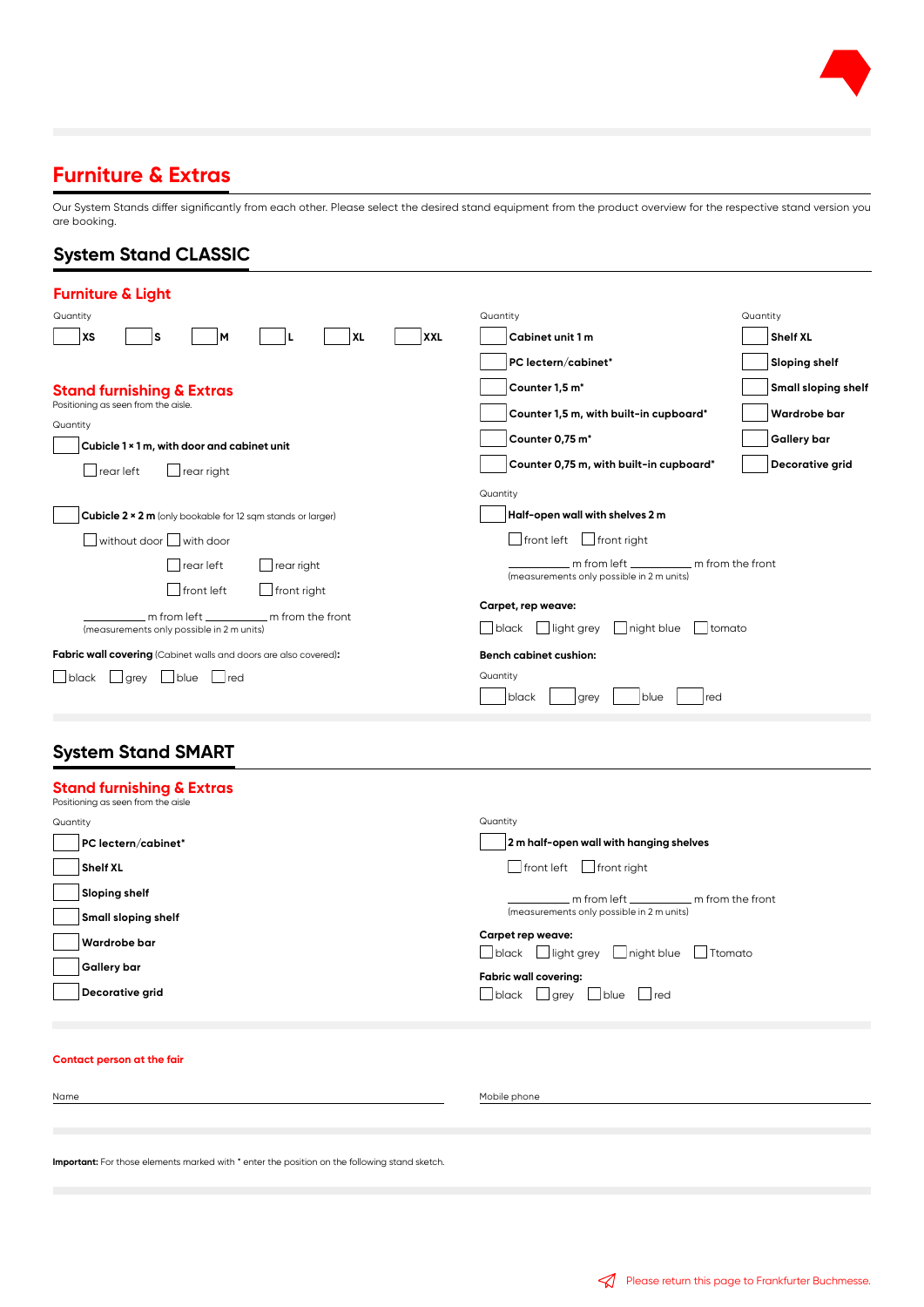

# **Stand sketch**

Please draw your fair stand to the correct measurements, and include the bordering aisles. Place the desired furnishing elements using the icons provided at the bottom of the page. Positioning as seen from the aisle.

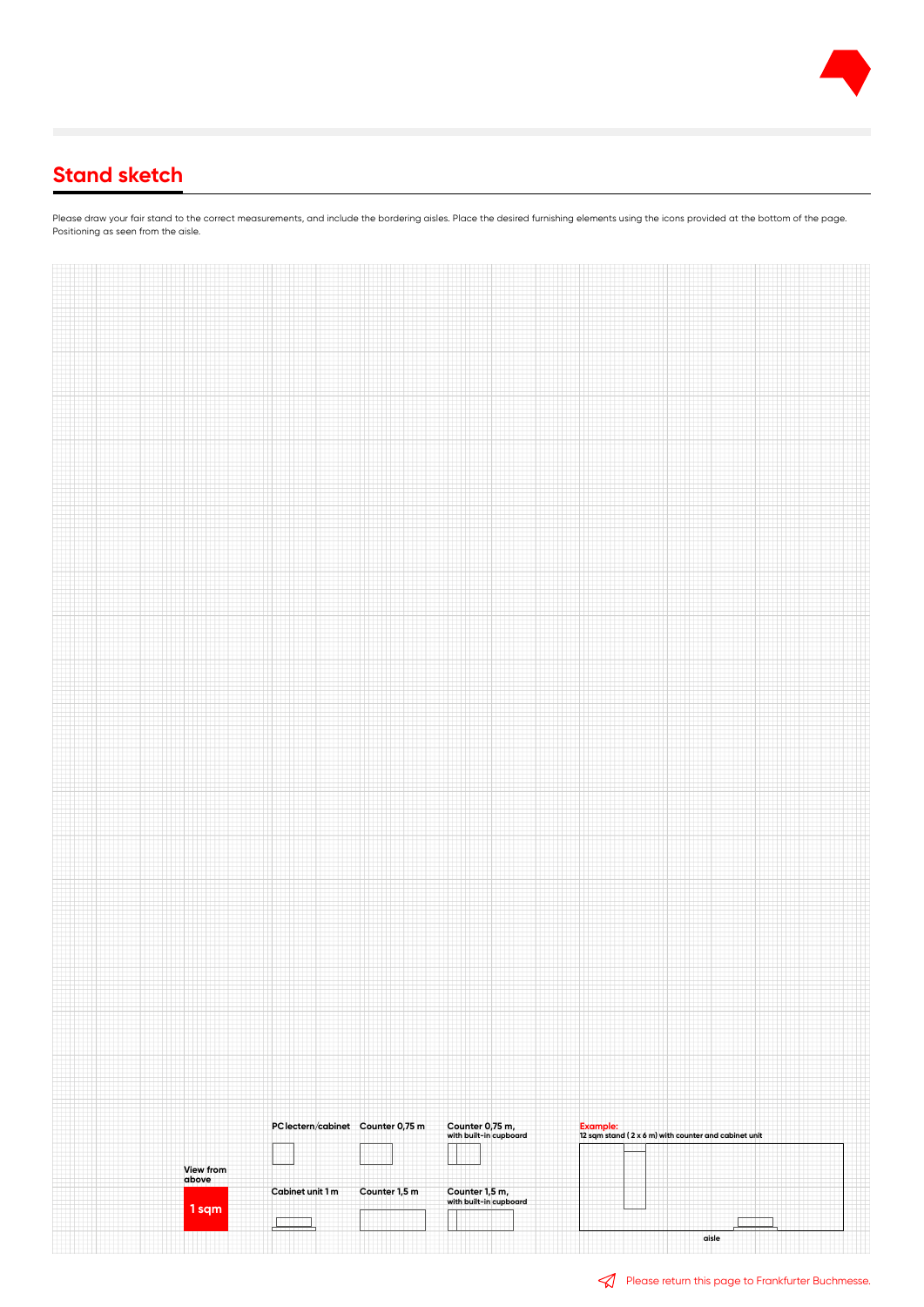

| Stand sign (available only for System Stand CLASSIC and System Stand SMART and Workstation) |  |
|---------------------------------------------------------------------------------------------|--|
| $\Box$ No otand sign roquired                                                               |  |

No stand sign required

Company name Place of business (country)

# **Stand positioning – important for your allocation!** Please describe your preferred stand positioning in as much detail as possible (type of neighbouring stands, thematic focus, etc.)

Water connection (limited availability, to be ordered separately via the relevant service contractor.)  $\bigcirc$  yes  $\bigcirc$  no

### **03 Company address**

| $\bigcirc$ English<br>Correspondence in<br>German                           |                          |
|-----------------------------------------------------------------------------|--------------------------|
| Company name                                                                | PO Box                   |
|                                                                             | PO Box postal code, City |
|                                                                             | Country                  |
|                                                                             | Telephone                |
| Street, no.                                                                 | E-mail                   |
|                                                                             | Website                  |
| Postal code, City                                                           | VAT number               |
| $\bigcirc$ Mr<br>$\bigcirc$ Ms<br>$($ )<br>diverse<br><b>Contact person</b> |                          |
| First name                                                                  | Telephone                |
| Surname                                                                     | E-mail                   |

All relevant documents and information on the Frankurter Buchmesse participation will be sent to the contact person named here. This contact person is also automatically designated as the<br>administrator for Digital Services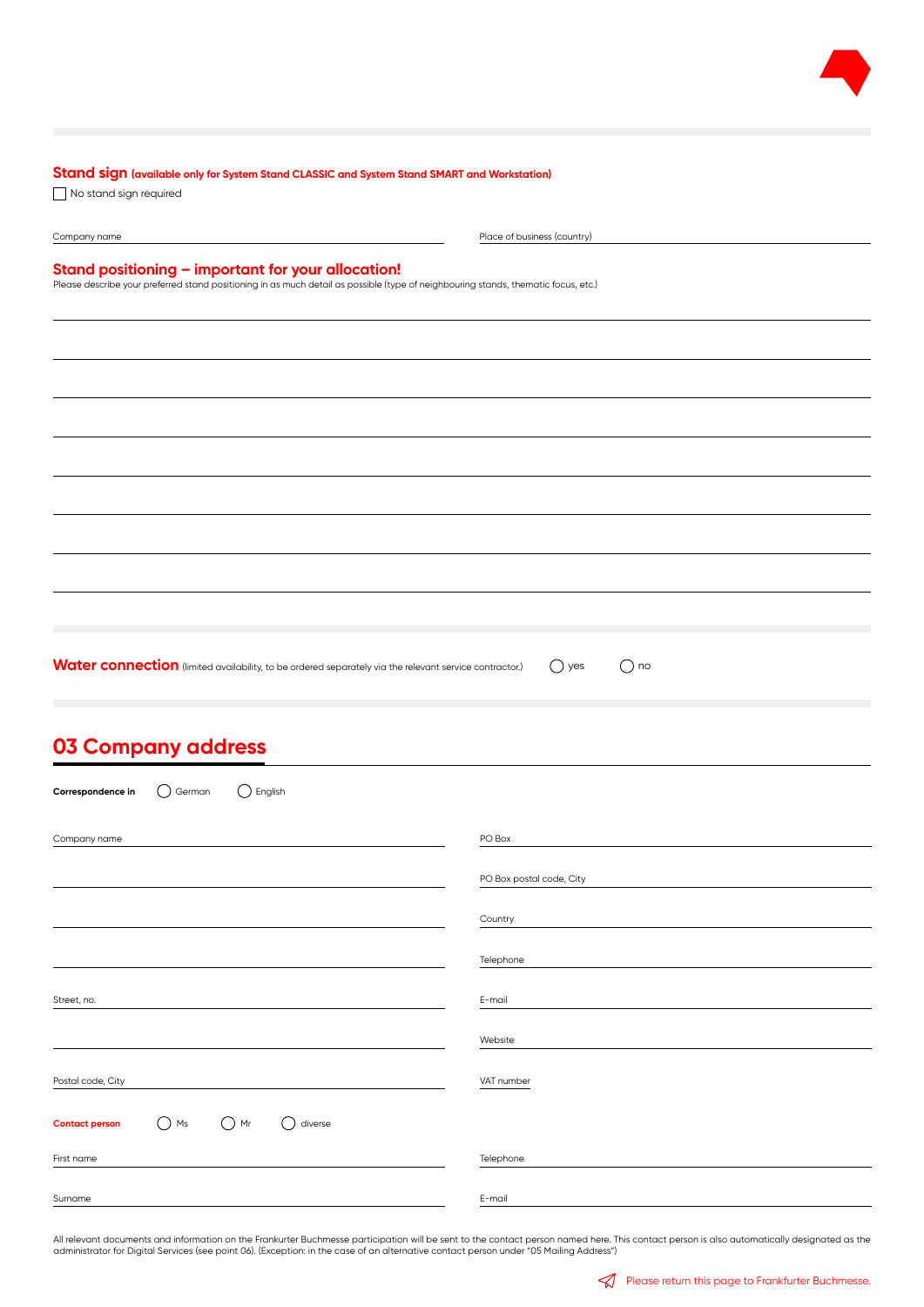

# **04 Invoice address**

#### **The invoice will be issued to the address given here.**

| $\bigcirc$ Same as company address                                                       |                                                       |
|------------------------------------------------------------------------------------------|-------------------------------------------------------|
| $\bigcirc$ Englisch<br>Correspondence in<br>() German                                    |                                                       |
| Company name                                                                             | PO Box                                                |
|                                                                                          | PO Box postal code, City                              |
|                                                                                          | Country                                               |
|                                                                                          | Telephone                                             |
| Street, no.                                                                              | E-mail                                                |
|                                                                                          | E-mail for electronic invoice dispatch (if different) |
| Postal code, City                                                                        |                                                       |
| $\bigcirc$ Mr<br>$\bigcirc$ Ms<br>$\curvearrowright$<br><b>Contact person</b><br>diverse |                                                       |
| First name                                                                               | Telephone                                             |
| Surname                                                                                  | E-mail                                                |

# **05 Mailing address**

**All relevant documents and information on participation at Frankurter Buchmesse will be sent to the contact person named here.**

| $\bigcirc$ Same as company address                                      |                          |
|-------------------------------------------------------------------------|--------------------------|
| $\bigcirc$<br>English<br>Correspondence in<br>German<br>$($ )           |                          |
| Company name                                                            | Postal code, City        |
|                                                                         | PO Box                   |
|                                                                         | PO Box postal code, City |
|                                                                         | Country                  |
| Street, no.                                                             | Telephone                |
|                                                                         | E-mail                   |
| $\bigcirc$ Mr<br>$\bigcirc$ Ms<br>∩<br>diverse<br><b>Contact person</b> |                          |
| First name                                                              | Telephone                |
| Surname                                                                 | E-mail                   |
|                                                                         |                          |